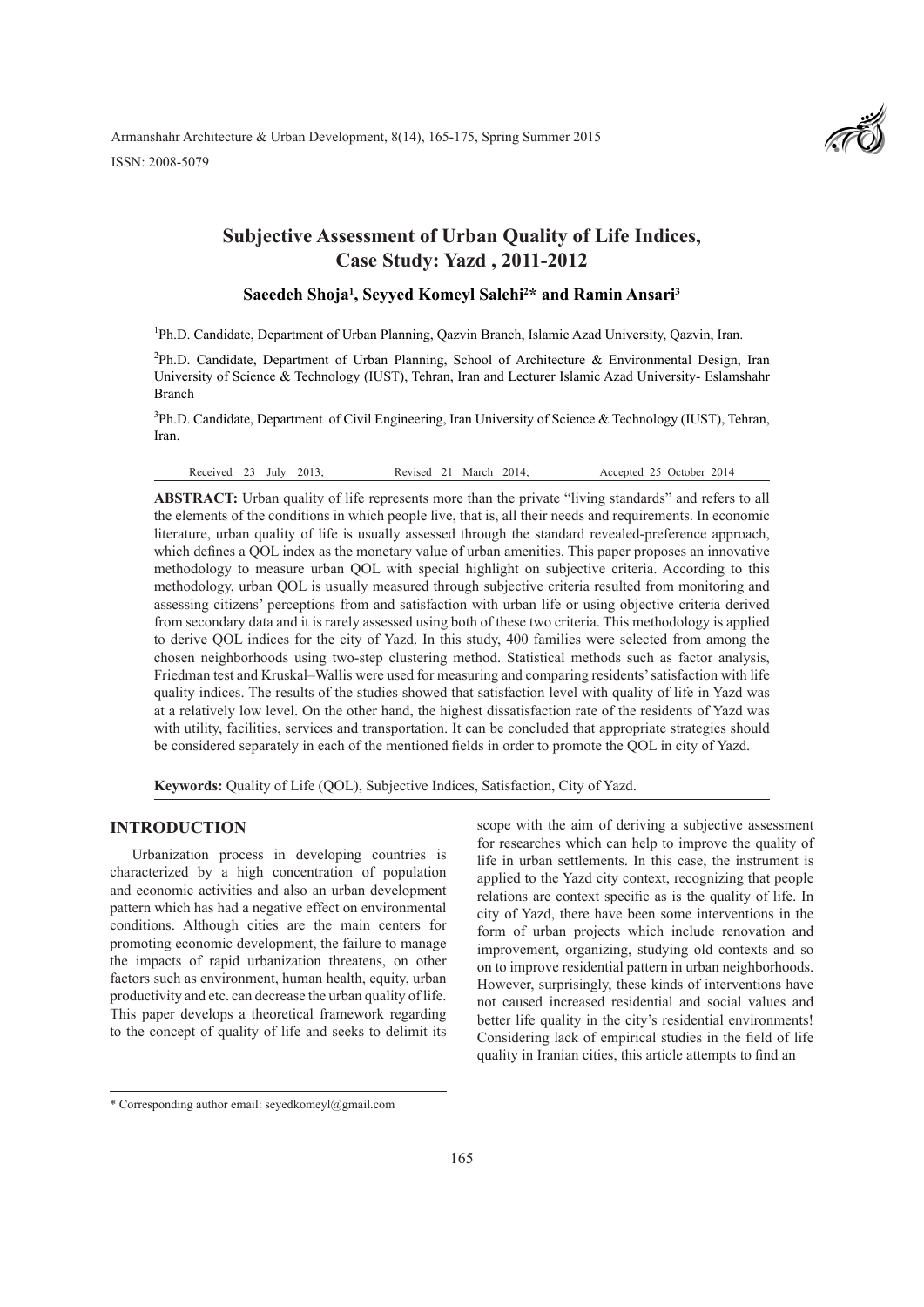

answer to this question by assessing life quality indices in city of Yazd, as a sample case. To this end, it is necessary to reach an understanding different from formal understanding of the present projects to achieve indices based on the satisfaction of residents.

# **THEORETICAL FRAMEWORK**

## *Explanation of Quality of Life*

The concept of "quality of life" represents more than the private "living standards" and refers to all the elements of the conditions in which people live, that is, all their needs and requirements. This concept has been developed by social scientists to measure and evaluate people's wellbeing, satisfaction and happiness. It demands, amongst other things, available and accessible social and public infrastructure to satisfy the needs of those involved and affected by it as well as an environment without serious deterioration or pollution. Such conditions are not generally met in our cities, since a large part of the inhabitants live in dwellings and neighborhoods lacking basic facilities and services. Milbrath states that "...if quality of life is defined as happiness or wellbeing or satisfaction, it is necessarily subjective", thus, the objects which we value positively provide that value to our life quality (Milbrath, 2000, p. 4). Solomon and et al (2000) points out that the evaluation we make of the environment involves more than a detailed interpretation of it; it is a global and affective reaction which is strongly influenced by ideal images that are of a subjective nature. Although the concepts of quality of life and environmental quality show considerable overlap, they are not identical: there are some elements of happiness that have their causes on the individual. There are people who are able to feel happy even in the worst environmental conditions while others cannot be happy even in the best environmental conditions. In recent years, life quality studies have fundamentally concentrated on urban nature and quality of urban life. Concept of quality of life is a complicated and multidimensional issue. Therefore, there is no need to say that this concept can be applied in planning only when appropriate and reliable frameworks exist for its measurement. Indeed, urban planners, politicians, statesmen, non-governmental organizations and the public try to influence planning processes and outputs in order to change conditions, improve life quality and provide an environment in which the quality of life is enhanced. 'Quality' implies degree of excellence of a characteristic; but, the concept of the QOL means differently for different groups of people. To some, it means how happy

they are and, to others, it means the level of economic status, education, health or security. Many researchers agree that the concept of QOL is too wide to describe. It is impossible to develop one integrated acceptable definition of the concept (Solomon et al., 2000).

Exploring the factors associated with QOL will provide valuable clues for health intervention and health planning, especially for the older urban and rural populations. A theoretical model of response shift and QOL proposed by Schwartz and Sprangers (1999) suggests that socio-demographic status (e.g., age, gender, marital status, education, living arrangement, etc.) is an antecedent factor that can affect the perceived QOL. This model has been adopted in almost all studies regarding the related factors of QOL (Lim, Park, Kang, & Ryu, 2007; Liu & Guo, 2007; Spurrier, Sawyer, Clark, & Baghurst, 2003).



High Sociodeographic Status

Health Behaviors

#### **Fig. 1. A Hypothesis for the Potential Factors of the Quality of Life (Zhou et al., 2010, p. 202)**

Lack of a standard definition for this concept has led to use the terms such as welfare, level of life, life satisfaction, and etc. instead of quality of life in the propounded literature in this field. Some experts put the term 'quality of life' in a continuous string of concepts and others argue that quality of life is a multi-dimensional concept. Despite the diversity of concepts for measuring quality of life, many authors have commented that there is high mutual correlation between them. This reason has led to perform less effort for formulating a codified theory for defining the term quality of life (Jalayer, 2009, p. 31).

Romney et al. (1994) attempted to explain why there is no integrated accepted definition for quality of life:

- Inner and subjective processes related to life quality experiences can be explained and interpreted through different filters, views and statements;
	- Life quality concept is considerably complex and vague;

Life quality concept contains understanding human growth and developmental processes, average life expectancy of people in their communities and a range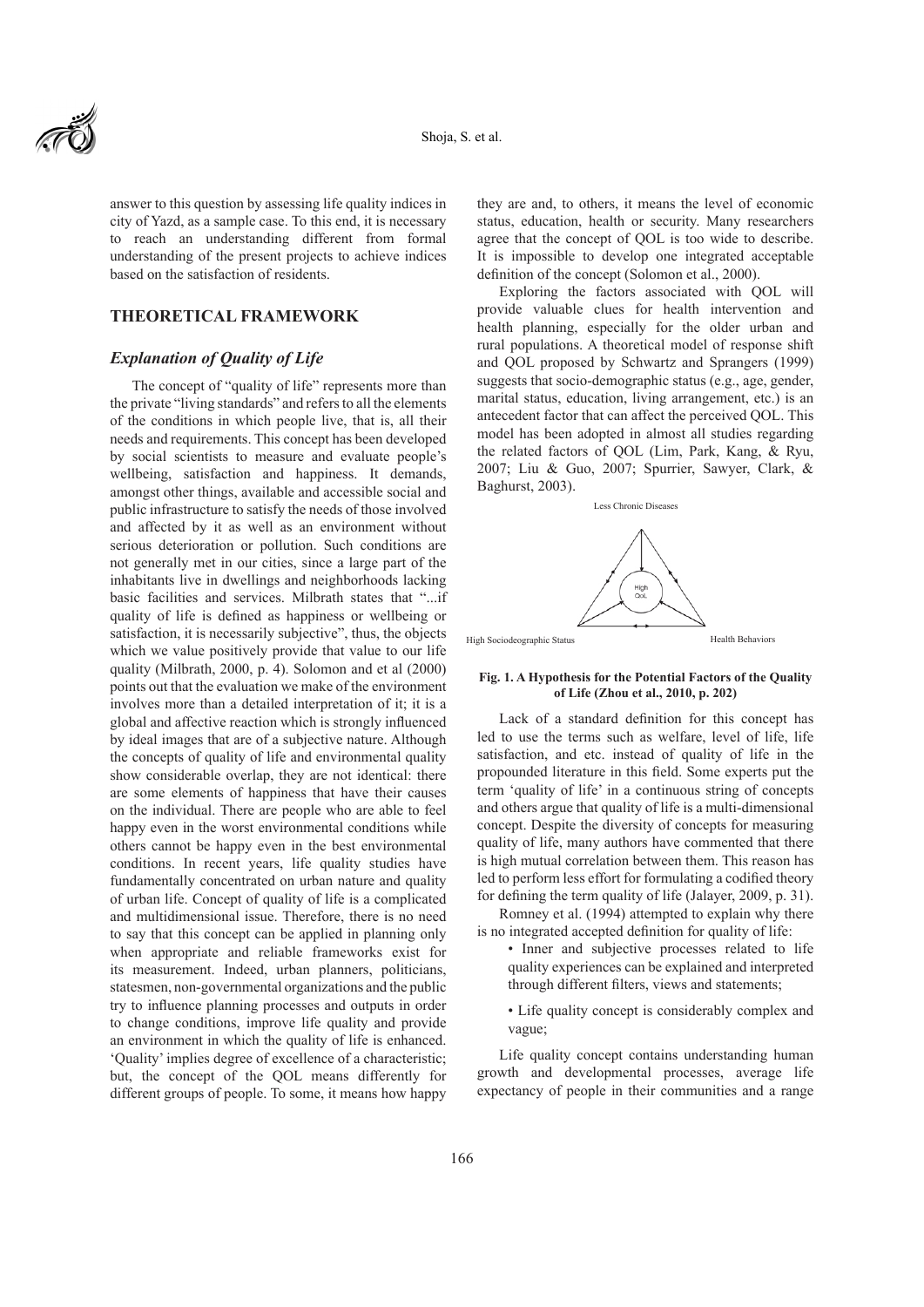

in which these psychological processes are affected by environmental factors and individual valuation systems (Romney et al., 1994).

Despite differences about definition of life quality, there is a perceptual consensus among experts. Most experts agree that the quality of life includes positive aspects of life and it is a multi-dimensional concept.

### *Subjective Viewpoint in Quality of Life*

#### *Emerging of Subjective Dimension in Quality of Life*

 Human beings perceive problems and possible solutions from different viewpoints or according to their social roles (including reproductive, productive, community based and political roles) and define their basic needs with different criteria. The same physical object or specific experience may be perceived differently by different persons. Thus, a house may be perceived by some people as being of high quality whilst, for others, it may be of lower or no quality at all. For some social groups, one environment may seem ideal yet, for others, it may hardly be acceptable or even definitively unacceptable. This means that a certain environmental quality may imply contents, images, perceptions which vary for different people depending on other factors such as their gender, age, culture, ethnicity and religion. This is where the subjective perspective becomes useful, in evaluating how the subjective relations can occur in a particular context affect quality of life (Moser, 1994).

In most of the literature relating to quality of life, "human beings", "people", "communities" and "households" are treated as homogeneous groups when, indeed, they contain a diversity of relations that cannot necessarily be classified as having the same needs. Subjectivity cuts across all other social factors such as class, ethnicity, age and religion and all types and/or spheres of activities: productive, distributive, organizational, political, technical and research. It also relates to the all institutional structures, organizational procedures and practices in all social sectors such as health, employment, education, transport, environment and housing.

### *Dimensions of Quality of Life*

There are different aspects for life quality from the viewpoint of different fields such as political sciences, geography, planning, economics, psychology and sociology; the definition of each of them indicates their attitudes toward this issue and the manner it is used in different sciences.

For example, in one study on quality of urban life'

in Guwahati in northeast of India, Das divided urban environment to three subsets of physical environment, social environment and economic environment (shown in Figure 1) and assessed life quality in each of these dimensions (Das, 2008, p. 301).



**Fig. 2. Dimensions of Life Quality (Das, 2008, p. 301)**

Dividing the living environment to its different constituting components can be also identified in older studies which were seeking for the measurement of quality of life such as the research conducted by Economic Co-operation and Development Organization on the development of social indices of welfare measurement in which environment was divided to two physicalenvironmental and social-economical dimensions (Jalayer, 2009, p. 34).

In addition to these studies, researchers (psychologists) like Schneider (1975), Schalock (2004) and Diener (2000) also considered personal attitude toward life as the first determining factor of quality of life and thus made an emphasis on mental aspect of life quality.

According to the present research, quality of life includes physical-environmental, social, economical and psychological dimensions. Therefore, these dimensions can be used in detecting concept of stability and vitality and also determining meaning of life quality.

### **METHODOLOGY**

In this research, there was an attempt to assess quality of life in physical-environmental dimension considering more obvious and clear relationship of physicalenvironmental dimension with urban issues.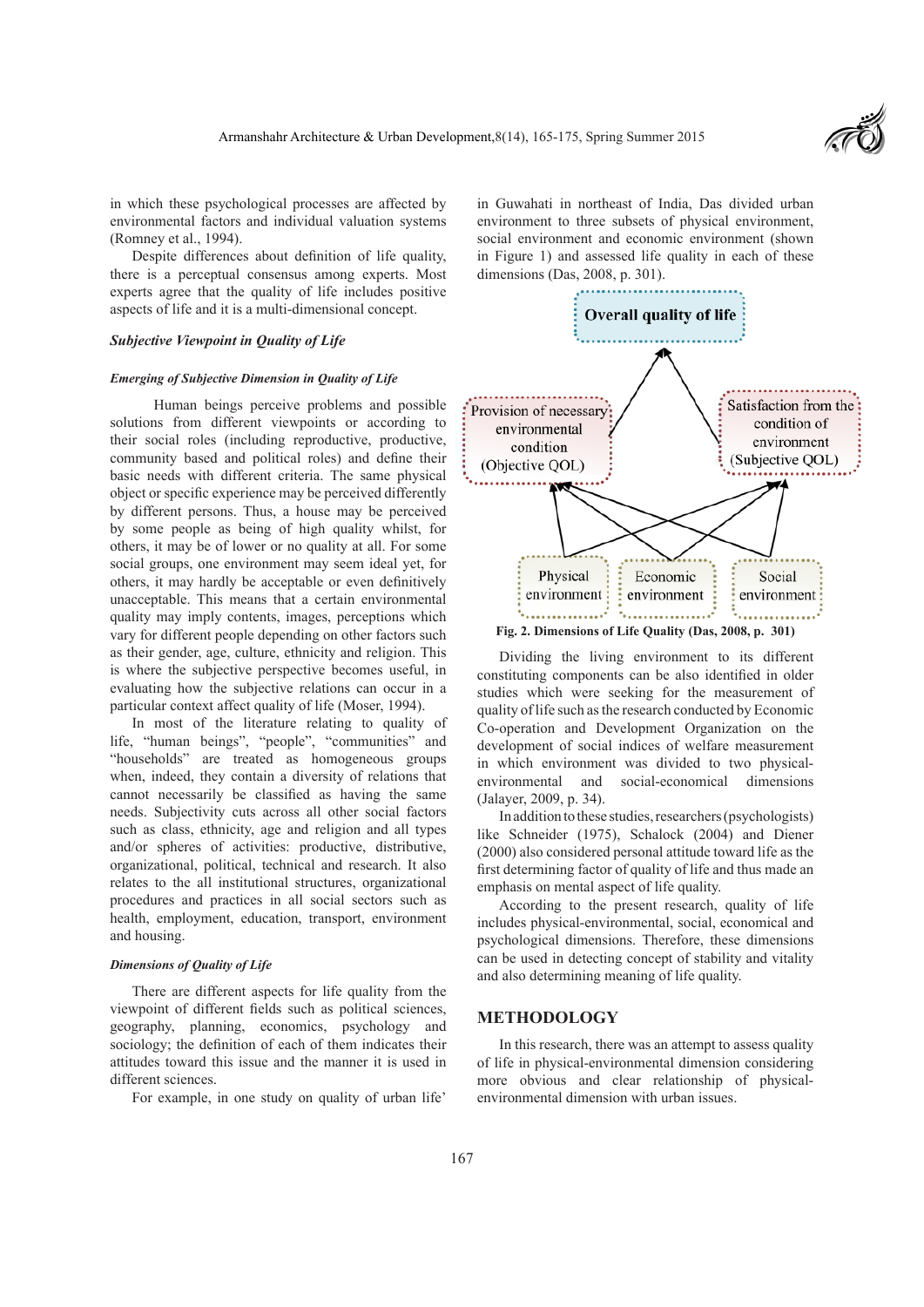#### Urban Quality of Life Indices



The first step in assessing the quality of urban life is to select its dimensions or components and then to choose indices for measuring different dimensions of urban life quality. Numerous diversity of indices have been applied in life quality studies. This is an obvious issue considering multi-dimensionality of life quality. Diener (1995) reviewed current practices in selecting indicators for a QOL index and found that there are no standard methods for selecting the indicators which compose a QOL index, and that indicators are usually selected intuitively. Booysen (2002) asserted that indicators could be classified and evaluated according to a number of general dimensions of measurement. The selection of indicators is "generally based on theory, empirical analysis, pragmatism or intuitive appeal or some combination thereof". Another central consideration in the selection of indicators is the purpose of the measurement.

To select appropriate indicators of QOL for the present study, the related literature, theories as well as empirical studies were reviewed and local conditions and characteristics were taken into consideration. As a result, 44 indicators, as presented in table 1, were selected for the purposes of this study.

These 44 indicators were used to measure subjective QOL in the selected neighborhoods in Yazd. The data for these indicators were obtained using a questionnaire, which will be discussed in detail in the latter parts of this paper.

Regarding to the content of the conducted studies, it can be said that there have been no universally acceptable conceptual framework for assessing quality of life and a united methodology for determining its domains and indicators. Thus, selecting domains and the related indicators in each domain and also measurement method of life quality have been done based on research objectives, personal judgment of researchers, characteristics of the studied area and available data. Major differences in life quality models are due to differences in scale, indices and domains of life which have been considered in various studies on life quality.

# **EMPIRICAL APPLICATION OF URBAN QUALITY OF LIFE**

In studies on urban life quality, there are two groups of subjective and objective indices (Lee, 2008, p. 1207). These indices are often used separately and are rarely combined while assessing urban life quality.

Quality of life in subjective aspects reflects perception and evaluation of people from the status of their lives and

can be measured using subjective indices. Subjective life quality can be measured using different methods. In one of the most important methods, subjective quality of life can be the accumulation of satisfaction level in different domains of life. According to this method, life is divided to different domains and combination of satisfaction rate obtained from each domain shows the overall quality of life. This method is seen in Fig 2. This model shows that quality of life in general is a sum of weights which are given according to satisfaction rate in different domains and aspects of life.



#### **Fig. 3. Quality of Life As a Combination of Satisfaction Components in Different Domains of Life (Pacione, 2003, p. 24)**

Lee states that quality must be subjective and the most appropriate way for discovering life quality is to ask about people's perception from their lives (Lee, 2008, p. 1208). He also believes that subjective indicators are preferable to objective indicators while planning and policy-making because these indicators provide valuable feedback for planners and policy-makers. Nevertheless, subjective indices have less validity and more reliability. The reason of lower validity is the inability of these indices in showing status of people's living environment (Das, 2008, p. 298).

Objective quality of life depicts external life conditions (Das, 2008, p. 298). Objective quality of life is measured using objective indices related to visible and tangible realities of life. These indices are obtained from secondary data such as population density, crime rate, education level, household characteristics etc. It's important to know the fact that quality cannot be determined only through objective circumstances and but also subjective welfare is important. Seik states that objective indices alone cannot present actual quality of life because they have high validity but low reliability in evaluating human welfare (Seik, 2000).

There are controversial discussion about intensity of relationship between objective and subjective quality of life. For example, Brereton et al. (2008) showed a strong relationship between these two types of indices while McCrea et al. (McCrea et al., 2006) and Das (2008) found a weak relationship between objective and subjective quality of life. However, these indices are used separately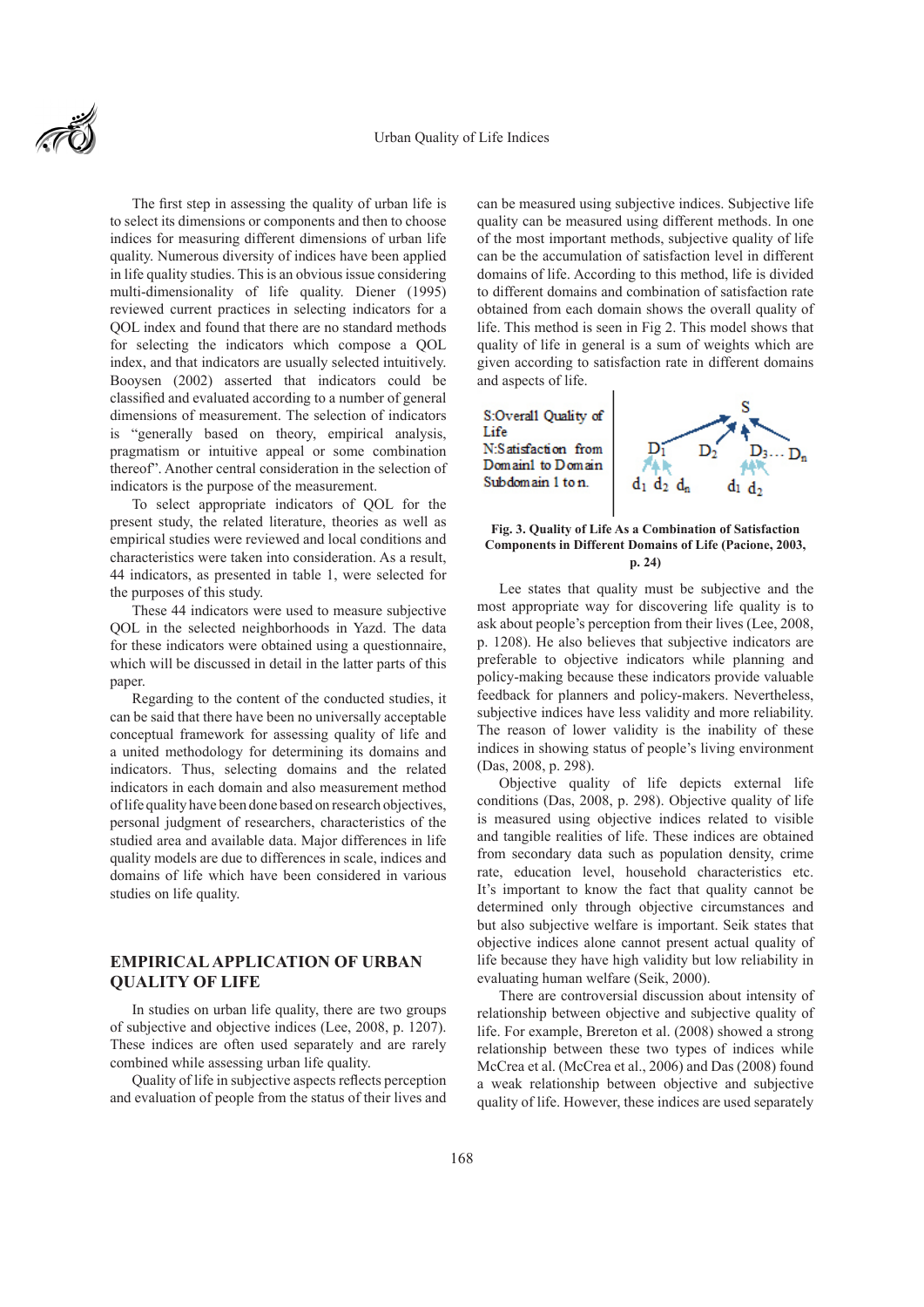

and are rarely used in combination with each other for measuring quality of urban life.



**Fig. 4. Quality of Life Indices Category**

Since the concept of life quality is complex and multifaceted, it is often said that mixing and combining both subjective and objective dimensions are essential for providing a complete image of life quality for a person or a location although no high correlation has been found between subjective and objective quality of life. As a result, these analytical differences prevent from the join of these two sets of criteria. Quality indicators of objective life have higher reliability and lower efficiency in measuring personal welfare while subjective criteria are more efficient but less reliable.

In summary, investigation of quality of life depends on public opinion because only people themselves can have direct judgment about their lives and personal life experiences are the most direct measurement criterion for quality of life. In fact, it can be said that findings of studies on subjective quality of life are more useful for the planners and politicians involved in administering public policies. The usefulness of these studies is derived from general ability of planners for comparing quality of life, identifying issues and assessing their votes over time.

#### *The Research Area*

The study area included neighborhoods from old context and new part of city of Yazd. The results of population and housing census in 2006 showed that 484167 out of total population were living in urban areas, i.e. in city of Yazd. City of Yazd includes about 80% of population of the city and thus has a significant centrality (Statistical Yearbook, 2009, p. 109). Old context of Yazd has a considerable level of about 700 hectare out of Yazd area. The new parts have also occupied a broad level due to horizontal growth of city of Yazd during recent years. All new parts that have been mainly built since 1980s and contain preparation projects. Thus, after so many years since running preparation projects in new parts of Yazd and preparing and implementing renovation, development

and other projects in old parts, current quality of life and satisfaction rate can be assessed as a key axis for urban planning in future.

#### *Data and Variables*

This empirical study was mainly based on primary data. To collect primary data, sample survey was done at household level in Yazd. The statistical population included all households in city of Yazd and 400 families were selected as the sample. A questionnaire was formulated according to questions about subjective aspects of quality of life and perceived satisfaction level from life conditions. To obtain subjective quality of life, the questions were in 5-point Likert scale from completely dissatisfied=0 to completely satisfied=5.

In order to assess internal validity, first, content validity method was used to increase validity of the questionnaire. In this regard, the first step was to use the tested scales in studies of quality of life and ask for the ideas of professors and experts in this field. Then, the formulated questionnaire was completed in two primary and final stages. The final version was developed after reviewing the responses obtained from 30 preliminary questionnaires and performing required statistical calculations. Finally, as previously mentioned, factor analysis and other statistical methods such as Friedman and Kruskal-Wallis tests were used to discover subjective indices of life quality and to conduct the analyses, respectively.

#### *Data Transformation*

The data obtained through the household interviews were entered into a microcomputer and then analyzed using SPSS (version 11.5). The selected indicators for the purposes of this study (Table 1) were transformed into a 1-5 score based on their merit and contribution towards  $OOL$ 

#### *Factor Analysis*

Factor analysis is a multivariate analytical technique used for uncovering the latent structure of a set of variables. It is used to derive a subset of uncorrelated variables called factors that explain the variance observed in the original dataset. Factor analysis is usually performed to establish a pattern of variation among variables or reduce large data sets into factors for easy handling and interpretation (Everitt and Dun, 1991). The total number of generated factors indicates the total number of possible sources of variation in the original dataset.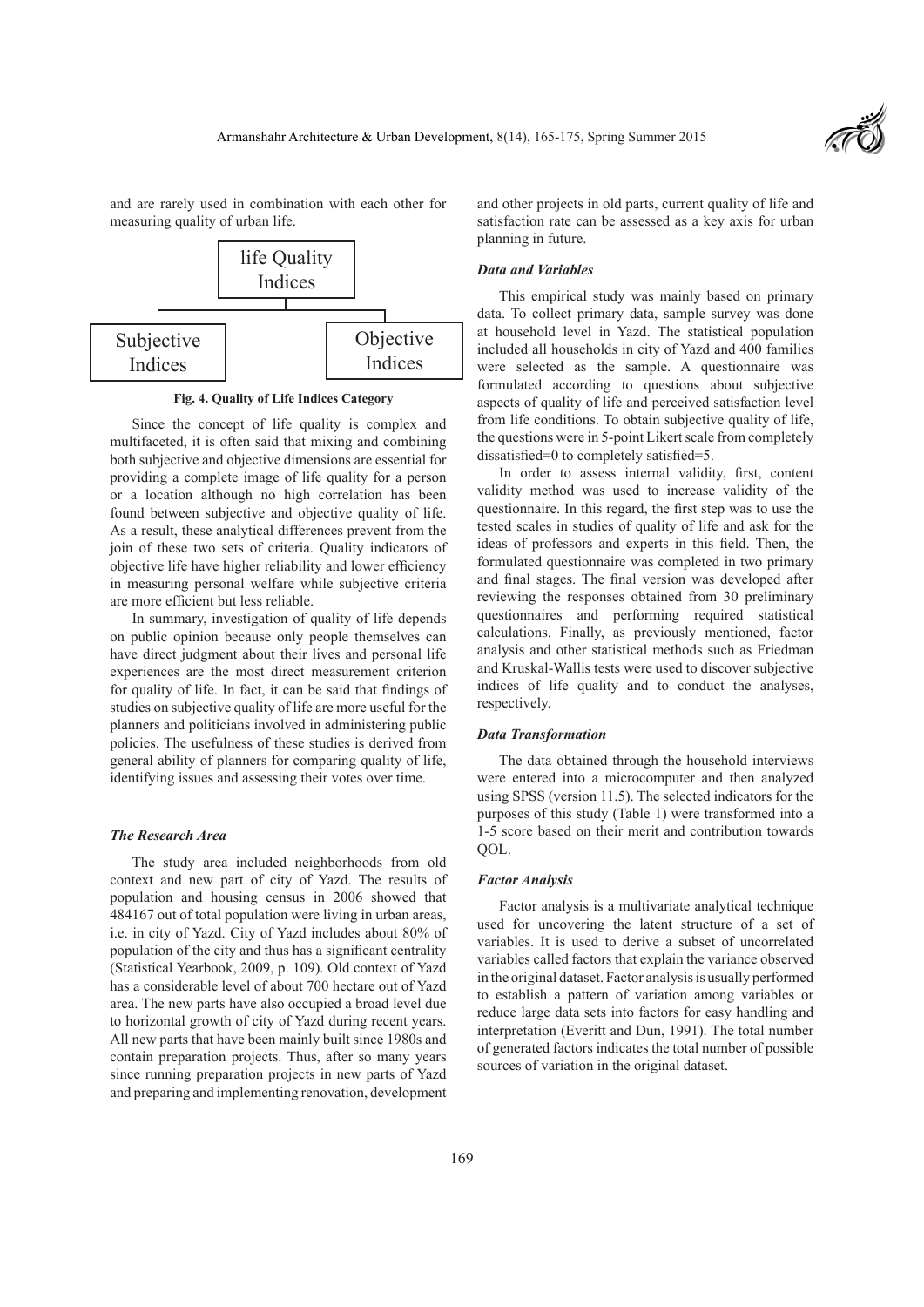### *Sample Selection*

 Research methodology of this study was a combination of deductive and inductive methods so that theoretical framework was extracted using library method and review of the related texts and the criteria used in assessing quality of life (deductive research method). In this way, factor analysis methods and statistical methods such as Kruskal-Wallis and Friedman Tests were used.

### **RESULTS AND DISCUSSION**

 In this study, 44 subjective variables (indicators) were studied to assess life satisfaction level with living in residential neighborhoods of old and new context of city of Yazd. The above indicators were assessed by factor analysis.

In performing the factor analysis, first, it should be determined whether the data are suitable for the analysis or not. For this purpose, the two Kaiser-Mayer-Oklin (KMO) and Bartlett tests were used. In the first stage, it should be determined whether the number of samples is sufficient for the analysis or not. To answer this question, the KMO test was used. Statistical value of this test is always between zero and one (0 and1). In order to use sampling data in performing factor analysis, the statistical

value must be at least 0.6.

The second test, Barlett, is usually done to determining commonalities. Commonalities are squared multiple correlation for the related variable which explains a proportion of the considered variance by common factors extracted from factor analysis (Askarizade, 2008). It determined whether the correlation between the used data is at an appropriate level or not. Information about these two tests is showed in Table 1. According to the provisions of this table, the model's sufficiency was moderately confirmed, which was also confirmed by Barlett test. It should be noted that, in this analysis, Principal Component Analysis (PCA) was used for extracting components.

### **Table 1. Information about Appropriateness Level of Factor Analysis in Assessing Life**

#### Quality in City of Yazd

| Kaiser-Meyer-Olkin Measure of<br>Sampling Adequacy |                        | 0.842   |
|----------------------------------------------------|------------------------|---------|
| Bartlett s Test of                                 | Approx. Chi-<br>Square | 765.977 |
| Sphericity                                         | df                     | 15      |
|                                                    | S1g.                   | 0.000   |

**Table 2. Matrix of Factors in Factor Analysis of Assessing Life Quality in Yazd**

| Component      | Initial Eigenvalues |               |                             | Extraction Sums of Squared Loadings |        |                                  |
|----------------|---------------------|---------------|-----------------------------|-------------------------------------|--------|----------------------------------|
|                | Total               | % of Variance | Cumulative<br>$\frac{0}{0}$ | Total                               |        | $\%$ of Variance Cumulative $\%$ |
|                | 3.371               | 56.181        | 56.181                      | 3.371                               | 56.181 | 56.181                           |
| 2              | 0.861               | 14.349        | 70.529                      |                                     |        |                                  |
| 3              | 0.520               | 8.671         | 79.200                      |                                     |        |                                  |
| $\overline{4}$ | 0.482               | 8.026         | 87.227                      |                                     |        |                                  |
| 5              | 0.447               | 7.448         | 94.674                      |                                     |        |                                  |
| 6              | 0.320               | 5.326         | 100.000                     |                                     |        |                                  |

According to the literature related to quality of life and the conducted factor analysis, the theoretical model of assessing life quality in city of Yazd can be described as shown in table3. At the first level of this model, there is quality of life. Since this concept cannot be measured

or valued at this level, therefore the main constitutive criteria of quality of life (housing units, neighborhood unit, neighborhood, region, etc.) are placed at the second level. In this study, due to the considered objective, neighborhood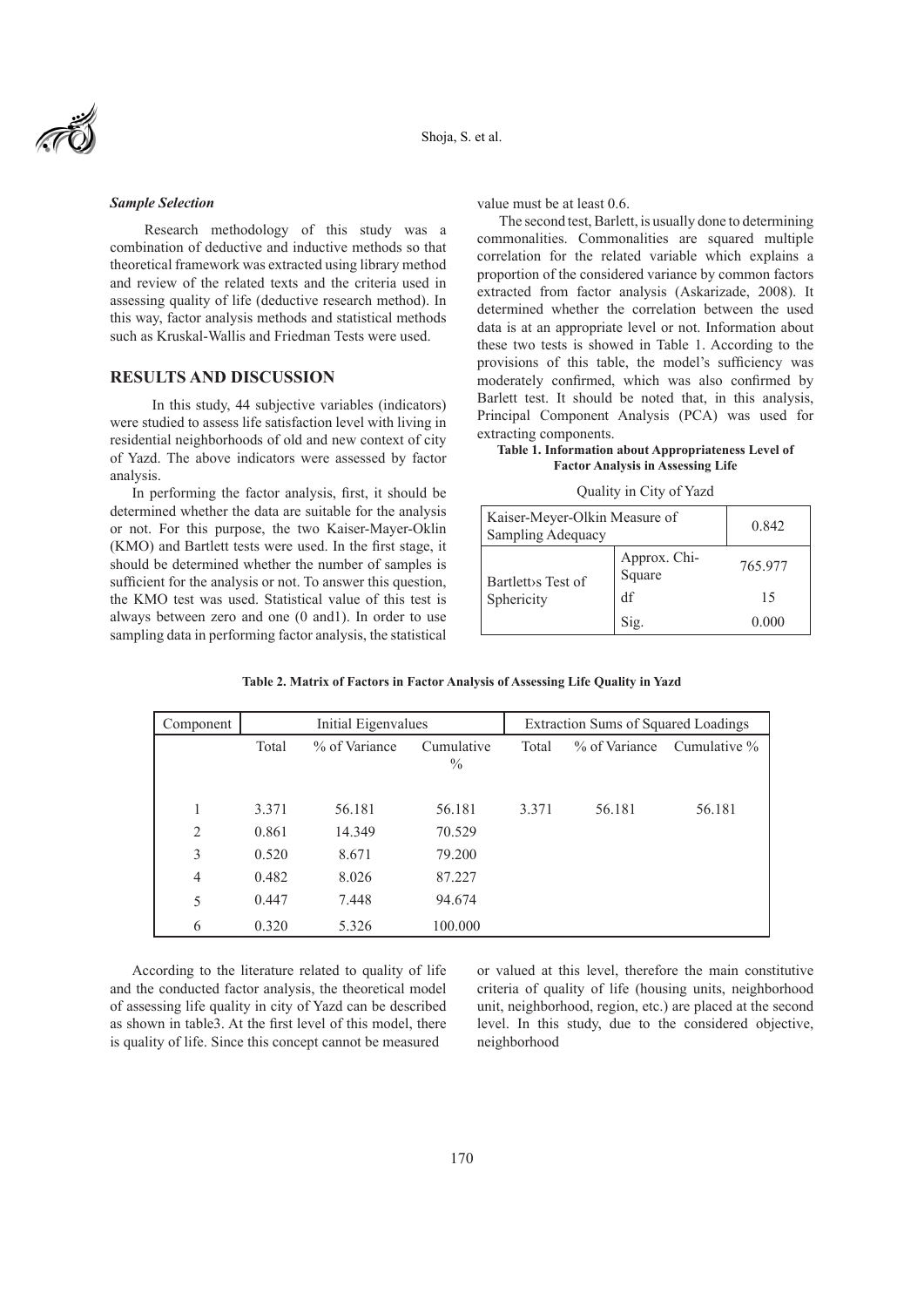

| Indices                                         | Component | Rank |
|-------------------------------------------------|-----------|------|
| Transportation (S)                              | 0.823     |      |
| Facilities and Services of the Neighborhood (T) | 0.697     |      |
| Safety of the Neighborhood (U)                  | 0.787     |      |
| Identity and Sense of Belonging (V)             | 0.666     | b    |
| Environmental Quality and Health (W)            | 0.749     |      |
| Beauty, Diversity and Readability $(X)$         | 0.765     |      |

Unit was selected from the second level. Then, at the third level, the related indicators were evaluated. Theoretical model of evaluating life quality in Yazd have third levels:

First level: Quality of life in city of Yazd

Second level: Quality of life in the neighborhoods of new context/ Quality of life in the neighborhoods of old contexts

Third level: Transportation, facilities and services, safety,

sense of belonging, environmental health and utility.

### *Comparing Mean of Indices in City of Yazd*

 In order to compare scores of each factor in different neighborhoods of Yazd, first, the scores were standardized (scale differences were removed) using the following formula and then the scores converted in (0 and 10) and the numbers were compared with each other:

$$
TX_{ij} = \frac{X_{ij} - X_{min}}{X_{max} - X_{min}}
$$

|                | Indices                                     | Converted Scores of Indices |                   |  |
|----------------|---------------------------------------------|-----------------------------|-------------------|--|
| Row            |                                             | Old Neighborhoods           | New Neighborhoods |  |
|                | Transportation                              | 4.26                        | 5.35              |  |
| $\overline{2}$ | Facilities and Services of the Neighborhood | 4.50                        | 4.99              |  |
| 3              | Safety of the Neighborhood                  | 4.19                        | 5.85              |  |
| 4              | Sense of Belonging                          | 4.18                        | 5.95              |  |
| 5              | <b>Environment and Health</b>               | 4.25                        | 5.68              |  |
| 6              | Utility                                     | 2.61                        | 3.84              |  |

#### **Table 4. Comparing Scores of Indices in City of Yazd**

According to the above table and mean score of indices for old and new neighborhoods, it can be concluded that

the residents in different neighborhoods of both old and new context had the least satisfaction with utility.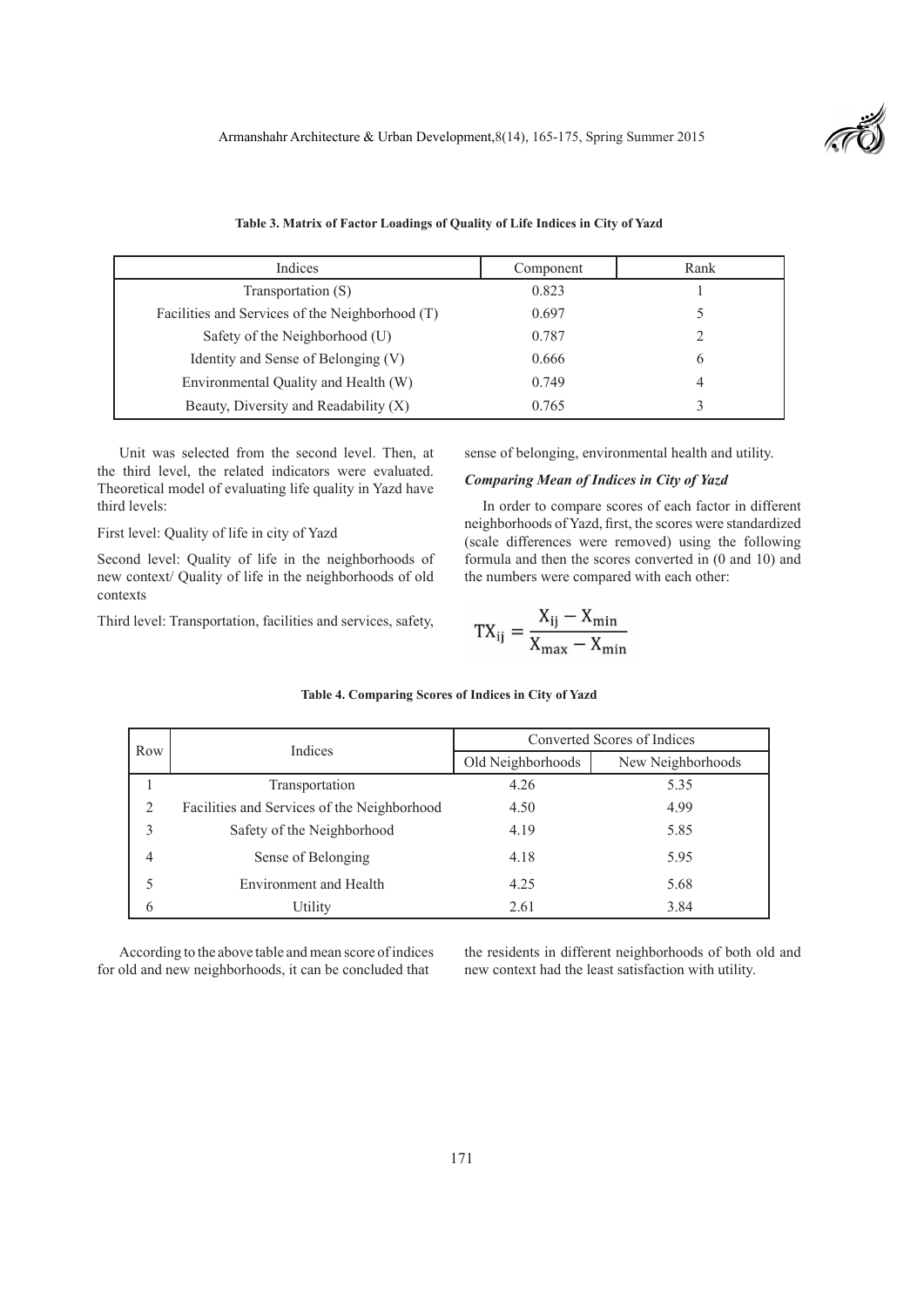

|                | Satisfaction            | Old neighborhoods | <b>New</b> |
|----------------|-------------------------|-------------------|------------|
|                |                         |                   |            |
| $\overline{2}$ | Completely Dissatisfied |                   |            |
| 3              | Dissatisfied            | 3.99              |            |
| $\overline{4}$ |                         |                   |            |
| 5              |                         |                   | 5.27       |
| 6              | Moderately Satisfied    |                   |            |
| 7              | Satisfied               |                   |            |
| 8              |                         |                   |            |
| 9              |                         |                   |            |
| 10             | Completely Satisfied    |                   |            |

#### **Table 5. Comparing Mean of Scores of Indices in City of Yazd Based on Satisfaction Rate**

As shown in Table 5, mean scores of indices in old neighborhoods were lower than those in new neighborhoods; it means that satisfaction rate of residents in old neighborhood was less than that of new neighborhood. Meanwhile, the mean satisfaction with the indices in new context was not evaluated very high (maximum 5.95).

It should be noted that these scores are only indicate mean satisfaction rate of the residents and cannot be an appropriate criterion for further evaluation and correct

judgment because, in means, all the variables are considered the same. Thus, in the rest of the research, the coefficients obtained from factor analysis were used to provide indices with the weights of their importance.

### *The Most Effective Indices in Overall Satisfaction of Residents with Quality of Life in City of Yazd.*

By putting effective indices of quality of life and their correlation coefficients beside each other in Table 6, the

most important and effective indices of quality of life in overall satisfaction of residents of Yazd can be perceived.

| Rank | Component | Indices                                     |  |
|------|-----------|---------------------------------------------|--|
|      |           |                                             |  |
|      | 0.823     | Transportation                              |  |
| 5    | 0.697     | Facilities and Services of the Neighborhood |  |
| 2    | 0.787     | Safety of the Neighborhood                  |  |
| 6    | 0.666     | Sense of Belonging                          |  |
| 4    | 0.749     | Environmental Health                        |  |
|      | 0.765     | Utility (Beauty, Diversity and Readability) |  |

**Table 6. Matrix of Factor Loadings of Quality of Life Indices in Yazd**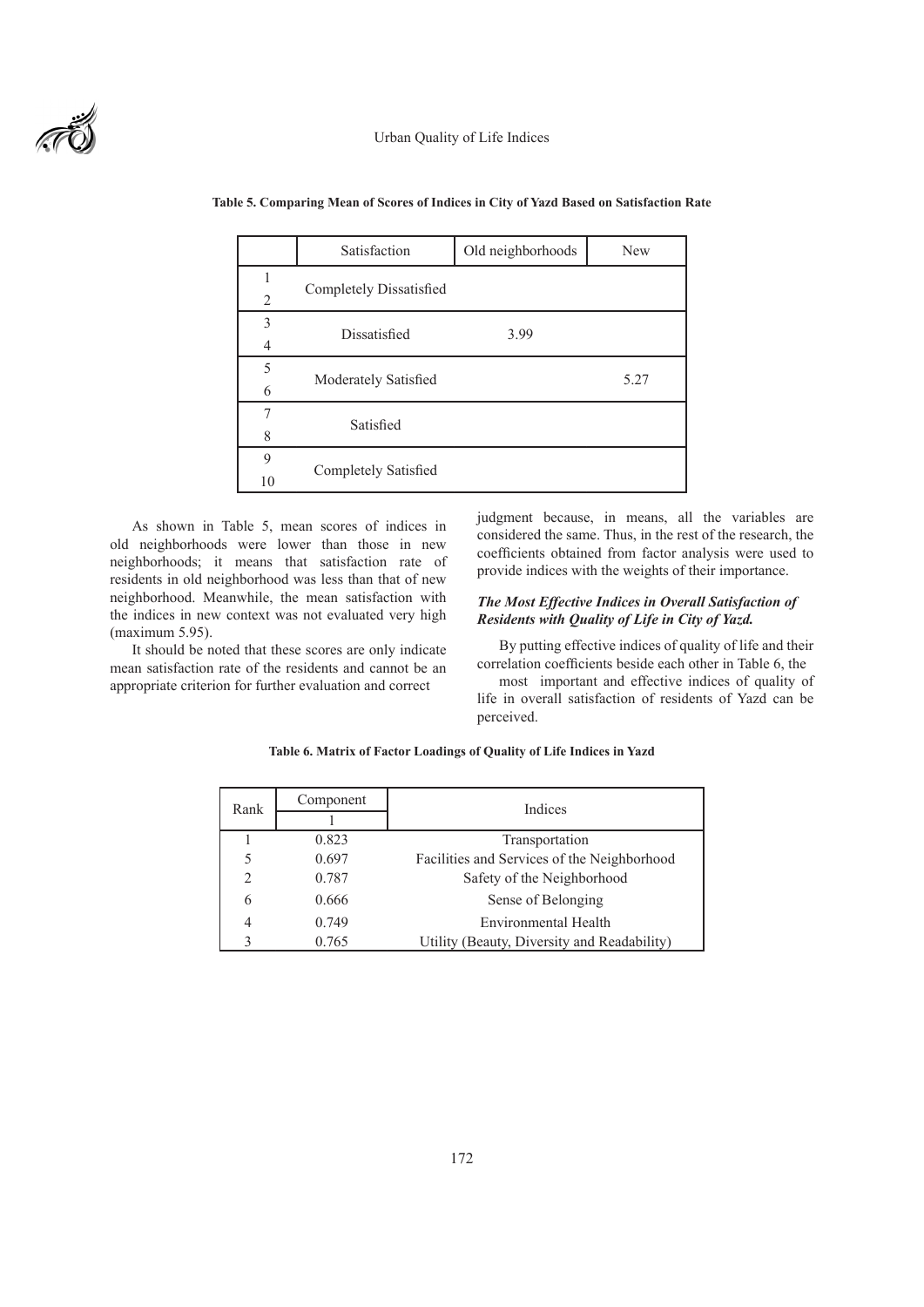

|                                                                                                  | The City of Yazd                               |
|--------------------------------------------------------------------------------------------------|------------------------------------------------|
| The Most Effective Indices in<br>Satisfaction with Quality of Life (In the<br>Order of Priority) | 1-Transportation                               |
|                                                                                                  | 2-Safety of the Neighborhood                   |
|                                                                                                  | 3- Utility                                     |
|                                                                                                  | 4- Enviornmental Health                        |
|                                                                                                  | 5- Facilities and Services of the Neighborhood |
|                                                                                                  | 6- Sense of Belonging                          |

#### **Table 7. The Most Important Effective Indices for the Residents' Satisfaction with Quality of Life in City of Yazd Based on Rank**

According to the above table and the obtained scores for each of the studied indices, the most important indices for the satisfaction with quality of life can be prioritized as follows:



**Fig. 5. The Most Effective Indices for Residents' Satisfaction with Quality of Life in City of Yazd**

According to Fig. 5, it can be said that all the mentioned indices were generally important for residents' satisfaction with quality of life (all the coefficients were above 0.6) and also three indices of transportation, safety and utility were the most effective factors of residents satisfaction with quality of life.

### *Comparing and Identifying Highest Dissatisfaction Rate of Residents with Quality of Life Indices*

In order to compare residents' dissatisfaction rate with quality of life indices in Yazd, first, the existing of differences between satisfaction in different neighborhoods was studied and then it was thoroughly studied.

### *Comparing Satisfaction Rate in Different Neighborhoods in Yazd*

In this part, different neighborhoods of old and new contexts of Yazd (10 selected neighborhoods) were compared using Kruskal-Wallis Test. In these two tests, two hypotheses of  $H_0$  and  $H_1$  were defined as below:

 $H_0$ :  $\mu_1 = \mu_2 = \mu_3 = \mu_4 = \mu_5 = \mu_6 = \mu_7 = \mu_8 = \mu_9 = \mu_{10}$ ( 10 studied neighborhoods )  $H_1$  :  $\mu_i \neq \mu_j$  $i \neq j$ 

| Indices                                          | Chi-square | df | Asymp.sig |
|--------------------------------------------------|------------|----|-----------|
| Transportation (st)                              | 41.837     |    | 0.000     |
| Facilities and Services in the Neighborhood (st) | 25.775     |    | 0.002     |
| Safety of the Neighborhoods (st)                 | 56.156     |    | 0.000     |
| Belonging(st)                                    | 35.926     |    | 0.000     |

Environmental Health(st) 64.132 9 0.000

Satisfaction with the Neighborhood (st)  $56.111$  9 0.000 Overall Satisfaction (pc st) 61.908 9 0.000

Utility(st) 45.132 9 0.000

# **Table 8. The Results Obtained From Kruskal–Wallis Test in Different Neighborhoods in Yazd**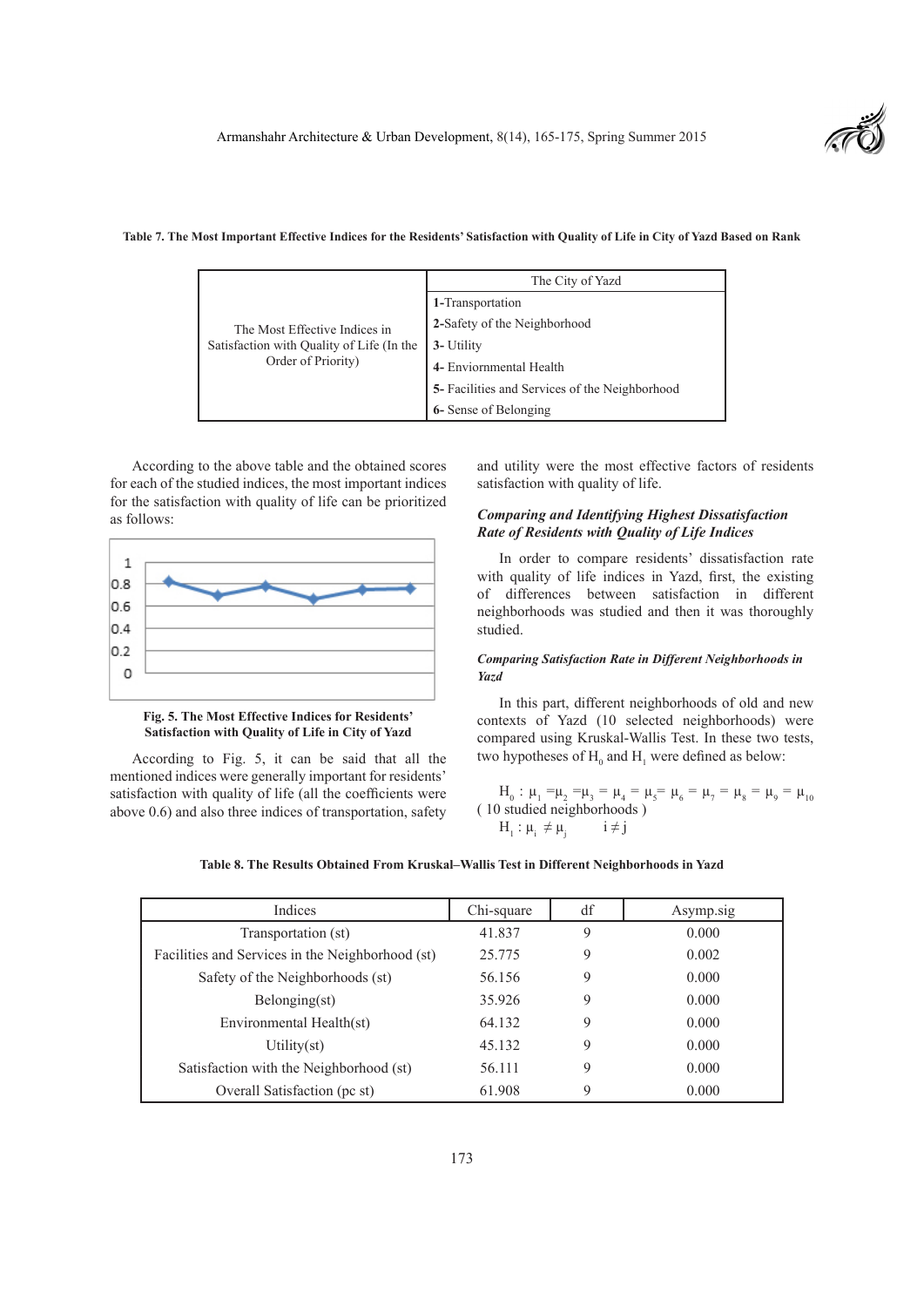

Shoja, S. et al.

If Sig<0.05 in this test, H0 hypothesis was rejected; otherwise, the H0 hypothesis was proven.

Table 8 shows that  $sig \leq 0.05$  was the statistical value for all the desired indices; so the H0 hypothesis was rejected. It means that there is 95% confidence that satisfaction arte with quality of life indices is different among various neighborhoods.

#### *Comparing Satisfaction with Indices in Yazd*

 In order to compare residents' satisfaction rate with quality of life indices, Friedman test was used which was as shown in the following table.

### **Table 9 and Fig 6. Comparing Satisfaction Rate With Quality of Life Indices in Yazd (Friedman test)**

| <b>Indices</b>                                     |
|----------------------------------------------------|
| <b>Transportation</b>                              |
| <b>Facilities and Services in the Neighborhood</b> |
| <b>Safety</b>                                      |
| <b>Sense of Belonging</b>                          |
| <b>Environmental Health</b>                        |
| <b>TOTAL</b>                                       |
|                                                    |



**Fig 6 . Most Dissatisfaction**

According to Table 9 and Fig 6, the highest dissatisfaction rates belong to utility, facilities, services and transportation.

# **CONCLUSIONS**

 As initially mentioned, the main purpose of this study was "to assess and compare physical–environmental dimensions of quality of life in cities". In order to fulfill this purpose, statistical analyses such as factor analysis (FA), Friedman test and Kruskal-Wallis test and also descriptive-analysis methods were used. The results of factor analysis showed that physical-environmental indices were significantly effective for residents satisfaction with the quality of life (the expressed indices explained 56.18% of total variance). These indices included six indices of satisfaction: transportation, facilities and services, safety, identity and sense of belonging, environmental health and utility. The primary results showed that mean satisfaction rate with quality of life in different neighborhoods was relatively low (3.99 in old context and 5.27 in new context neighborhoods). Finally, using Friedman and Kruskal-Wallis tests, it was noticed that the most effective indices were satisfaction

with transportation, safety and utility in the order of importance. On the other hand, the highest dissatisfaction was with indices of utility, facilities and services and transportation.